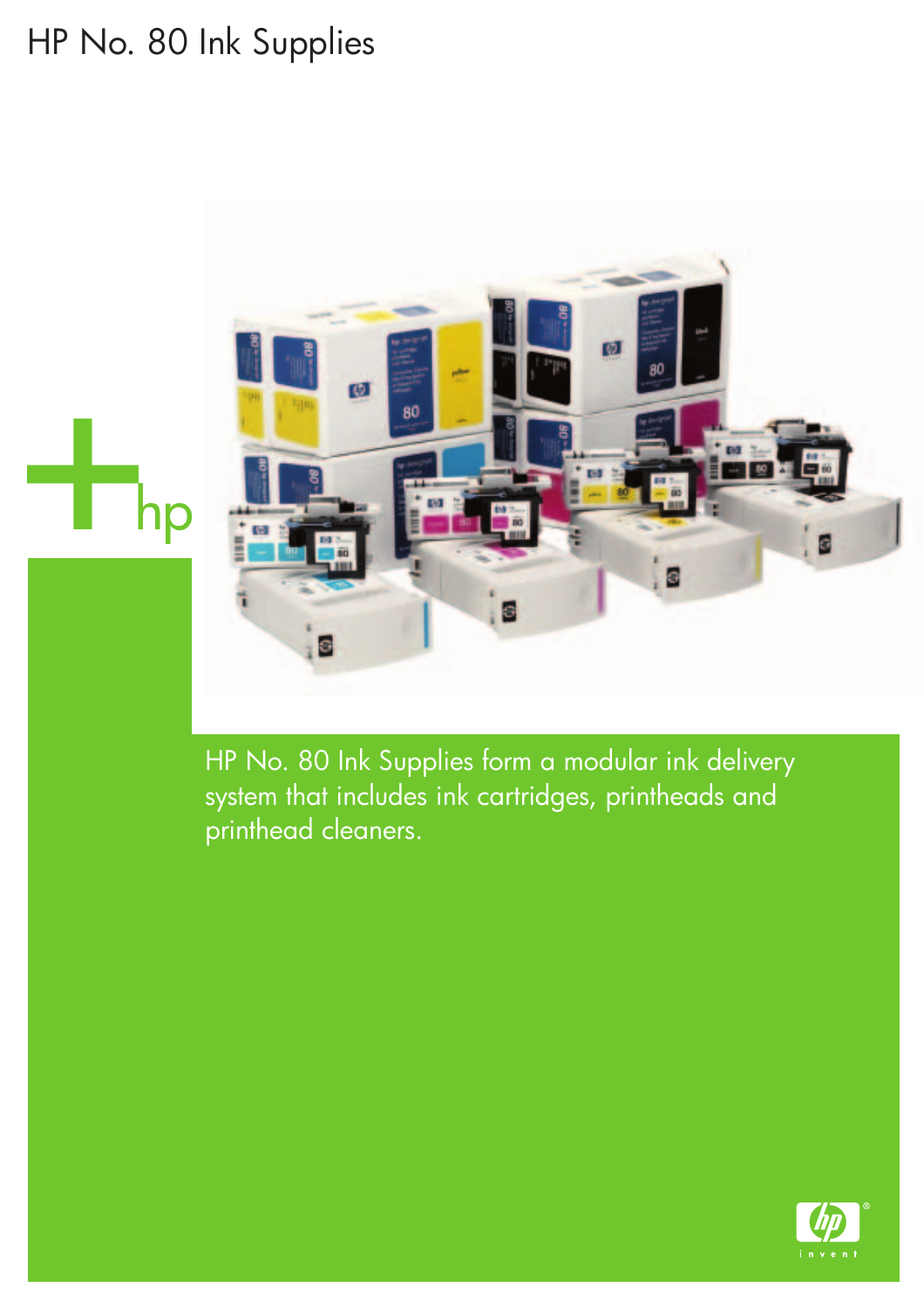#### HP No. 80 Ink Cartridges and Printheads

**Designed for high-productivity technical professionals, print-service providers and retailers.**

Achieve breakthrough printing speeds with HP Jetexpress Technology – delivering a 2.54 cm wide printhead with 512 nozzles for the fastest, most precise printing of any HP Designjet printer, and allowing unattended printing.

With built-in smart features, HP No. 80 Printheads and Cartridges work with the printer to provide outstanding high-quality results every time, while the HP Printhead Cleaner extends printhead life and ensures consistent performance.

350 ml black pigmented and dye-based colour ink cartridges enable high-volume, overnight or unattended printing. The modular ink supplies system enables easy selection, and you only need to replace individual components when they actually run out.

Technical professionals can also choose optional 175 ml dye-based colour ink cartridges for smaller, less frequent colour-printing tasks.

### HP No. 80 Value Packs

#### **Designed for high-productivity technical professionals, print-service providers and retailers.**

HP No. 80 Value Packs contain a HP No. 80 Ink Cartridge, a HP No. 80 Printhead and a HP Printhead Cleaner – delivering a complete modular ink system for fast, high-quality technical printing.

The value pack bundle offers all the system components needed to get peak performance from Designjet 1050c and 1055cm printers at an attractive price that is lower than purchasing supplies separately.

HP No. 80 Ink Cartridges and Printheads provide built-in smart features to ensure excellent results. And with HP No. 80 Value Packs, the replacement supplies you need are readily available in one convenient package.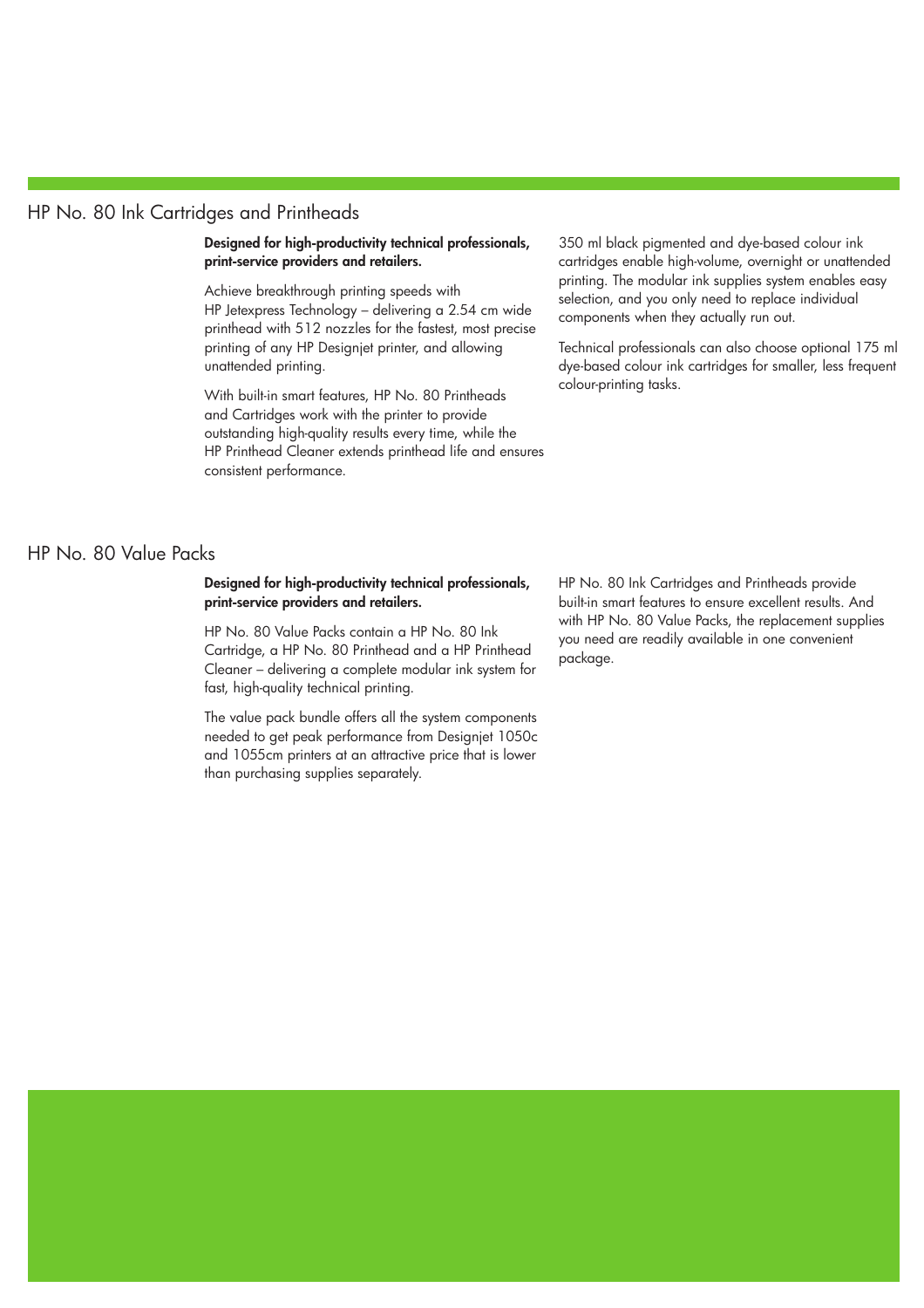# Product specifications ink cartridges

| HP No. 80 Ink Cartridges* |         |            |                                            |        |                 |  |  |  |
|---------------------------|---------|------------|--------------------------------------------|--------|-----------------|--|--|--|
| <b>Product number</b>     | Colour  | Ink volume | Dimensions ( $\vert x \ w \ x \ d \vert$ ) | Weight | UPC code        |  |  |  |
| C4846A                    | cyan    | 350 ml     | $226 \times 114 \times 56$ mm              | 640 g  | 088698-629161   |  |  |  |
| C4847A                    | magenta | 350 ml     | $226 \times 114 \times 56$ mm              | 640 g  | 088698-629178   |  |  |  |
| C4848A                    | vellow  | 350 ml     | $226 \times 114 \times 56$ mm              | 640 g  | 088698-629185   |  |  |  |
| C4871A                    | black   | 350 ml     | $226 \times 114 \times 56$ mm              | 640 g  | 0 88698-62915 4 |  |  |  |
| C4872A                    | cyan    | 175 ml     | $226 \times 114 \times 56$ mm              | 447 q  | 088698-629123   |  |  |  |
| C4873A                    | yellow  | 175 ml     | $226 \times 114 \times 56$ mm              | 447 q  | 088698-629147   |  |  |  |
| C4874A                    | magenta | 175 ml     | $226 \times 114 \times 56$ mm              | 447 q  | 088698-629130   |  |  |  |

# Product specifications printheads

| HP No. 80 Printheads* |         |                                               |        |                 |  |  |  |  |
|-----------------------|---------|-----------------------------------------------|--------|-----------------|--|--|--|--|
| <b>Product number</b> | Colour  | Dimensions ( $\vert x \, w \, x \, d \vert$ ) | Weight | UPC code        |  |  |  |  |
| C4820A                | black   | $264 \times 114 \times 36$ mm                 | 171q   | 0 88698-54162 3 |  |  |  |  |
| C4821A                | cvan    | $264 \times 114 \times 36$ mm                 | 171q   | 088698-541630   |  |  |  |  |
| C4822A                | magenta | $264 \times 114 \times 36$ mm                 | 171q   | 088698-541647   |  |  |  |  |
| C4823A                | vellow  | $264 \times 114 \times 36$ mm                 | 171 a  | 0 88698-54165 4 |  |  |  |  |

# Product specifications value packs

HP No. 80 Value Packs: ink cartridge, printhead, printhead cleaner, not for individual sale\* The HP No. 80 Value Packs contain a 350 ml ink cartridge, printhead and printhead cleaner.

| Product number | Colour  | Ink volume | Dimensions ( $\vert x \, w \, x \, d \vert$ | Weiaht | UPC code        |
|----------------|---------|------------|---------------------------------------------|--------|-----------------|
| C4890A         | black   | 350 ml     | $264 \times 114 \times 91$ mm               | 820 g  | 088698-629192   |
| C4891A         | cyan    | 350 ml     | $264 \times 114 \times 91$ mm               | 820q   | 088698-629208   |
| C4892A         | magenta | 350 ml     | $264 \times 114 \times 91$ mm               | 820 g  | 0 88698-62921 5 |
| C4893A         | vellow  | 350 ml     | $264 \times 114 \times 91$ mm               | 820 g  | 088698-629222   |

#### \***Warranty statement**:

HP warrants that HP products are free from defects in workmanship or material under normal use in accordance with specifications until the date marked on the product. Warranty does not cover empty products or products that have been modified in any way. For complete warranty details contact your dealer or see www.hp.com/support/inkjet\_warranty. You may also have statutory legal rights against the seller in addition to this manufacturer's warranty which are not restricted by this manufacturer's warranty.